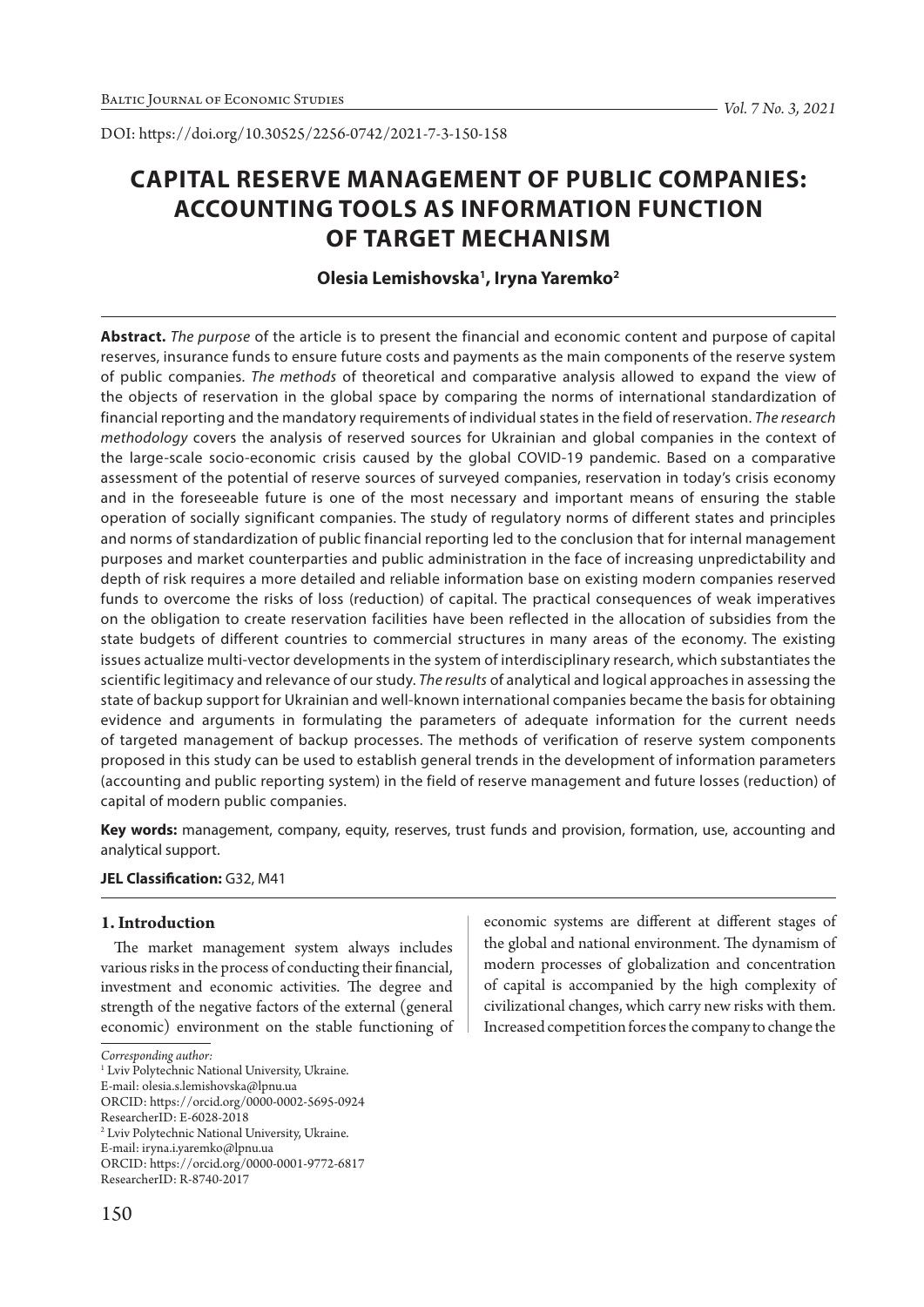format of its operation, which requires additional costs for the modernization of production and management processes.

The economic crisis of 2008-2011 showed a lack of attention (theory and practice) to the formation of companies' own insurance and stabilization funds, many of which were allocated budget support. To overcome systemic risks and ensure stable operations in the practice of many companies introduced adequate to the specifics of their activities concept of crisis management, a component of any of them was to create different types of reserves to cover possible future losses (reduction) of their capital.

In today's conditions of stagnation and recession of global and national economies, the creation of companies' own reserve system is of particular importance. The cardinal mines in the market system, the social environment and the loss by companies of part of the capital for measures to combat the global pandemic indicate the need to create reserve and insurance funds. An additional argument for such management measures is the weak outlines of the expected future state of the economic space. The above and other factors completely differently focus the projection of economics and management science on the creation of companies of any national economies with their own backup systems. In this article we emphasize that only such a backup system can be effective in practice, which really contains the productive power of economic resources allocated for this type of targeted measures. Only in this case, the reserved sources become a guarantee of protection not only of the interests of the owners (equity of the company), but also the attracted capital of investors and creditors.

In many cases, the reserve and insurance funds presented by companies are fictitious because they are not backed by real assets. The novelty of our study is the substantiation of a different view of the reserve system of a modern company, which is confirmed by analytical reviews of the state of reserves in Ukrainian and multinational companies, the content of mandatory regulations of different states on the obligation to reserve funds by national entities. The conceptual bases of development of information support of processes of management of reserves offered in our research are constructed on the basis of a real condition of modern global and national social and economic environment and projections on its uncertainty in the foreseeable future.

The acquisition of modern subjects of market economy (companies, corporations) of increasing social importance objectively necessitates the formation of reserves of socio-economic nature, which is one of the problematic components of the research topic. The relevance of our study is based on real problems in the management of stable operation of modern companies, and is confirmed by the importance of thematic developments in the international scientific environment, which explores the main areas of improvement of accounting and analytical support of equity management (Evstafeva, 2011). In theoretical and applied research, this problem has not been adequately covered, which justifies the feasibility of formulating multi-vector developments. In our study, the emphasis of the problem focuses on the objectivity of the information field for any paradigms of reserve and trust fund management.

This article aims to demonstrate the fictitiousness of information provided in public reporting on the sources of provisions by Ukrainian and international companies and to draw attention to the need for radical changes in international standardization of accounting tools to expand parameters and provide a higher level of reliability to information support processes. The research methodology includes a comparison of regulatory requirements in European countries regarding the obligation to create reserve funds, legislation in the field of accounting and reporting on reserves, insurance and trust funds as part of equity. The objectives of the article are to disclose the financial economic and accounting content of reserves and capital, the specific content, role and functional purpose of the reserve system in the enterprise, the study of semantic parameters of accounting information to characterize capital reserves as a tool for the protective function of equity. An element of scientific novelty in the subject area of knowledge should be considered justified in this study, the feasibility of introducing a criterion on the degree of redundancy as an indicative component in the concept of sustainable development, methods of investment attractiveness, etc.

#### **2. Target function and regulations in the field of redundancy and construction of formalized information**

Numerous analytical reviews of the activities of well-known international and fairly large Ukrainian companies (corporations) during the global pandemic pointed out that in previous periods they did not create a proper protective mechanism (insurance funds) in case of an unexpected multifactorial crisis environment. For this reason, various countries have developed programs for the allocation of subsidies or targeted subsidies (subventions) from the state budget to commercial structures of many sectors of the economy to maintain their stable operation or functioning in general. Lack of own spare (reserve) sources to mitigate the factors of negative impact on the financial and economic condition of economic entities also affects the social plane, as it is directly related to job losses due to reduced production and services, lack of their own sources for temporary maintenance of their employees during forced leave.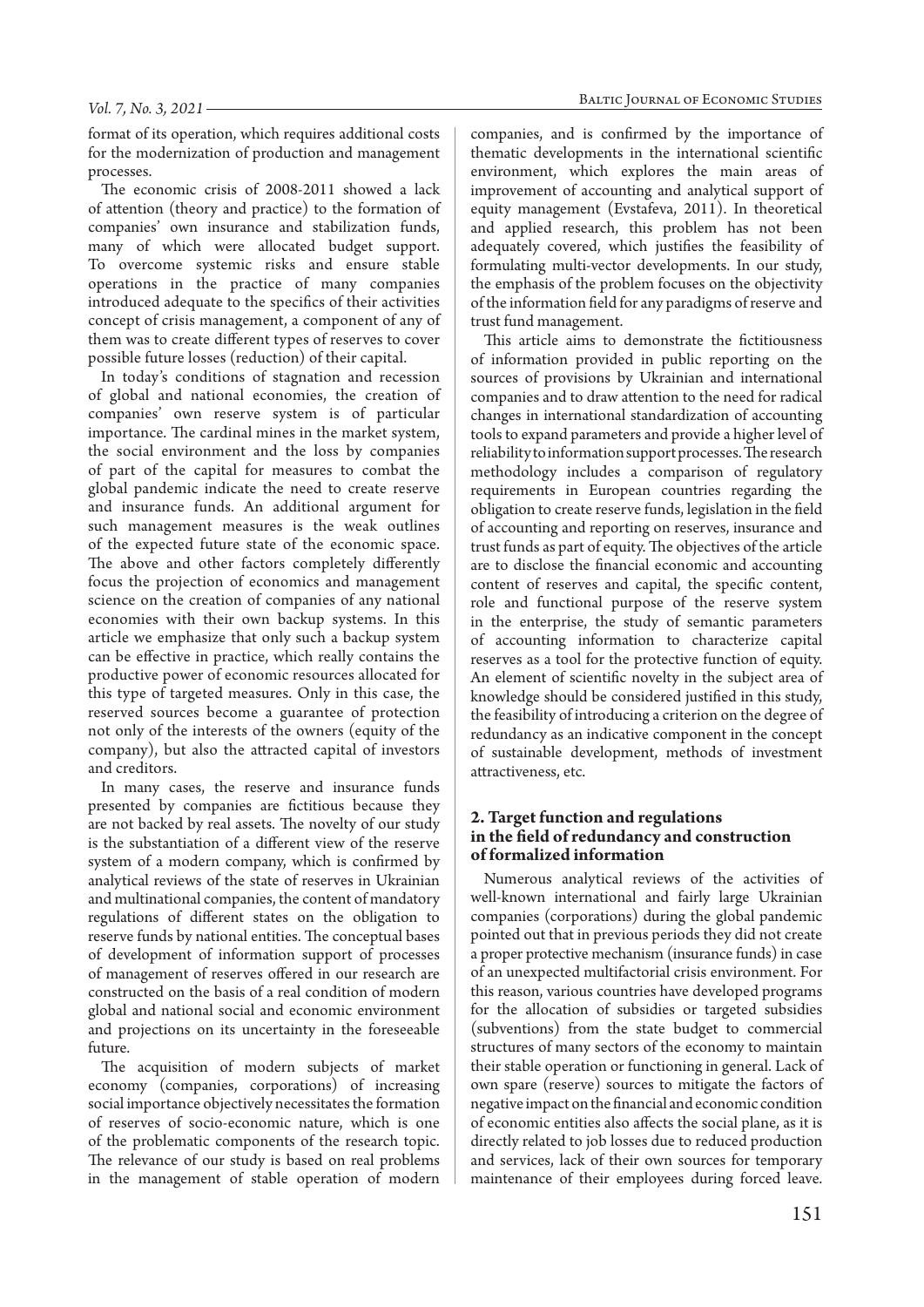In conditions when overcoming such circumstances becomes the subject of joint activities of commercial structures and state institutions, the importance of objective information about the formed by companies (especially socially significant) reserve (insurance) funds and trust funds increases significantly.

This study analyzes the principles of formation of formalized sources of information – targets of the accounting and public reporting system, which are set according to international principles (standardization in the field of accounting and financial reporting) and regulatory (imperative) regulations of different authorities. The importance of this information is that it is based not only on internal management decisions in the formation of reserve and insurance funds, but also confirmed by the fact that the company's public reporting data are the basis for analysis and evaluation by external users of its protective function. own and involved (involved) in capital turnover.

Reserves and earmarked operating capital are primarily intended for the financial stabilization of the entity in the indefinite future, but the official presentation of their availability, structure and volume increases the confidence of the entity by investors, creditors and other market counterparties. Such information is expected to be extremely necessary for public administration bodies of general economic processes, a component in regulating the economic security of economic units of national economies.

Any of the types of monitoring is based on the data of public reporting, including the state of reservation (insurance) of fixed capital by companies. The objectivity of the results of monitoring processes is directly dependent on the system of indicators involved in it, which reveal the expected appearance and strength of negative factors, establishing on their basis the needs and amounts of targeted insurance savings. In modern theory and practice, "when monitoring supplies and reserves, attention is mainly focused on tracking certain quantitative, qualitative and structural indicators, bypassing the study of conditions and circumstances of threats and the prerequisites for their duration" (Mekh, 2004). Current problems concern not only the difficulties of clear verification of information indicators on reservation objects, but also the development of adequate to the modern socio-economic environment approaches to building a system of criteria for identifying real threats that require early creation of reserves or insurance trust funds.

In many cases, the current standardization of public financial reporting allows only a general idea of the reflected in the accounting method of insurance (reserve) capacity of the company, ignoring the clear articulation of the productive power of the presented resources to protect working capital. The principles and approaches to the formation of accounting reserves

countries, on the basis of which their application is enshrined at the state level, including in Ukraine. This applies both to the international principles for the presentation of information in financial statements (IAS 1) and to the disclosure of reserves and earmarked capital (IAS 37). In this context, we present the views of well-known scientists – economists in the field of accounting and financial reporting (Mathews, Perera, 1996), which indicate the importance of comparative analysis of different accounting systems and methods. In their

works it is substantiated that the results of such analysis allow to establish a typical model of accounting development on the basis of a better understanding of its change under the influence of environmental factors. These and other well-known scholars in the field of knowledge (Hendriksen, Van Breda, 1991) also point to the possibilities of expanding the choice of acceptable solutions based on the experience of improving such accounting models. From the point of view of our research, the above concerns the differentiation of types of reserves and regulations on the order of their reflection in public reporting.

(accounting regulations and recommended methods) set out in the standards need to be changed, as the practice of information formation based on them allows the possibility of manipulating data on the objects of reservation. The infrastructure of International Financial Reporting Standards is implemented in most

For comparison, we present the practice of implementing international standards in the field of accounting and reporting of reserve and trust funds of capital collateral by the mandatory requirements of some European countries. For example, in the Czech Republic, the group of indicators on Funds and Profits provides opportunities to give only summary information on the role of the Reserve Fund. In comparison with the regulations of this country, in Slovakia, the following balance sheet items are provided for the group of indicators on share capital and funds: 413 – Reserve investment revaluations; 414 – Legal reserve funds from participation in capital, and in the article Funds created from profits and recognized economic results, item 421 – Legal Reserve Fund. Latvian legislation reflects in the balance sheet generalized information on the state of Equity separate articles – Fixed or partial capital, reserve for revaluation of long-term deposits and Reserves. In Ukraine, in accordance with the accounts of the fourth class "Equity and collateral" information on the authorized and additional capital in the balance sheet is supplemented by the following items: 43 – Reserve capital; 47 – Ensuring future expenses and payments; 48 – Targeted financing and targeted revenues; 49 – Insurance reserves.

Legislative norms of public reporting in Germany in the consolidated balance sheet item "Equity and contributions to the reserve fund" identified a separate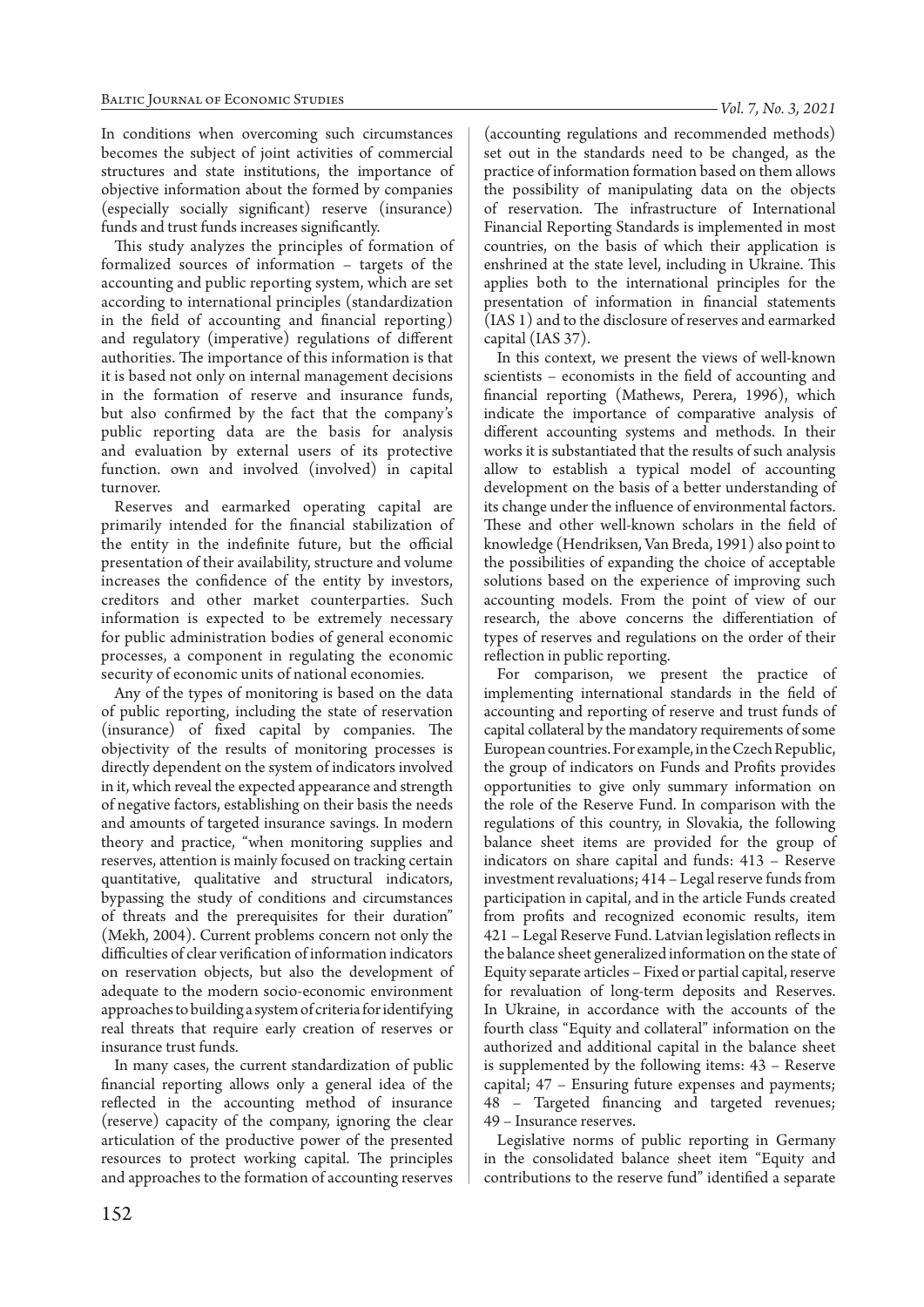position group of indicators: 31 – Capital reserve; 32 – Deduction of profit to the reserve; 3210 – Deductions to the reserve according to the legislation; 3230 – Contributions to the reserve in accordance with the statute; 3240 Other deductions to the reserve. In the development of the above, we indicate the possible parameters of providing information about equity and reserves in the balance sheet of the British company. In particular, under the item Capital and reserves reflect: revaluation reserve; other reserves; reserves for redemption of preferred shares; reserve for own shares; reserve provided by the founding documents; other reserves. According to the possible form of a balance sheet by an American company under the group item Share capital, it is allowed to provide information on a wide range of reserve and trust funds.

Analysis of the content and results of recent research indicates an insufficiently concretized conceptual and categorical apparatus and formalized quantitative expression of accounting reserves, trust and special funds and future capital provision in almost all national systems of standardization of public reporting. At present, the legislative regulation of the procedure for creating and determining various types of reserves and capital provision does not regulate the mechanisms and methods of calculating almost all components of the reserve system, i.e., the size of the necessary sources to cover losses and unforeseen costs. Existing problems in modern practice of management of components of reserve system put forward the objective need of working out in more adequate standardization both methods of reflection in the account of reserve objects, insurance funds and maintenance of future expenses and payments, and development of adaptive basic principles of their presentation in the public reporting. modern companies.

#### **3. Review of scientific developments on the research topic**

Analysis of case studies and publications in the field of information generation to develop an adequate for modern companies backup management subsystem (risk management) shows that this topic is given increased attention by scientists and practitioners. In the thematic works of scientists it is quite reasonable to conclude that to develop an effective for a particular enterprise protective mechanism must first solve the existing "problem of accounting and analytical support, which will meet the needs of reserve management" (Krutova, Tarasova, 2016). Research works of scientists from different countries on this topic show that there are numerous problems in the approaches to the presentation by companies of their actual sources to ensure reflected in their balance sheets targeted provision for future costs and payments and various special funds.

Scholars note the lack of clear semantic articulation of these accounting objects, not specified financial and economic expression of their presentation in public financial (corporate) reporting. For example, in a study (Ponokova, 2007) made a completely objective conclusion: "reserves that are formed in the financial statements are purely financial in nature, … they do not represent any stocks or values, and the financial result is reserved and the assessment of the main objects of accounting (income, expenses), assets, capital and liabilities of the organization)".

The starting point of the vast majority of studies is the analysis and evaluation of the basic provisions of mandatory requirements (international norms and state legislation) of the processes of formation of reserves and insurance funds and the principles of their public presentation. According to the results of this type of analysis in most cases it is concluded that the basic principles of "capital reservation of the enterprise involve the formation of a certain stock of its value without comparability with a specific asset held to ensure it" (Pylypenko, 2016). Against this background, the need for and the actual creation of reserve capacity by companies not provided by law are studied very limitedly.

In this context, in scientific developments, in particular in publications (Haiduk, 2016), argues that in practice there is an objective difficulty in clearly formulating this type of accounts (reserve, trust and special funds and future capital provisions), as their set depends on the specifics of a particular company. In general, in the development of this issue, scientists mostly take the position that the task of the process of formation of reserves in accounting is to reflect the degree of readiness to use a certain amount of resources in the need for protection of fixed capital in the future.This, in our opinion, absolutely correct justification, should be supplemented by such a component as creation of an appropriate reserve for protection of the market value of share capital from reduction.

#### **4. Economic and managerial aspects in the field of reservation**

The current state and review of the operating environment of companies in many sectors of the economy draw attention to the appropriate content of economic content and adequate to these conditions of the functional tasks of backup system management. The level of existing and expected threats determines the need for economic entities to form their own protective functions. The high degree of uncertainty of the modern business environment highlights the need to develop an adaptive management mechanism for the formation of its own reserve system, which should be considered in the context of the concepts of preserving financial and physical capital.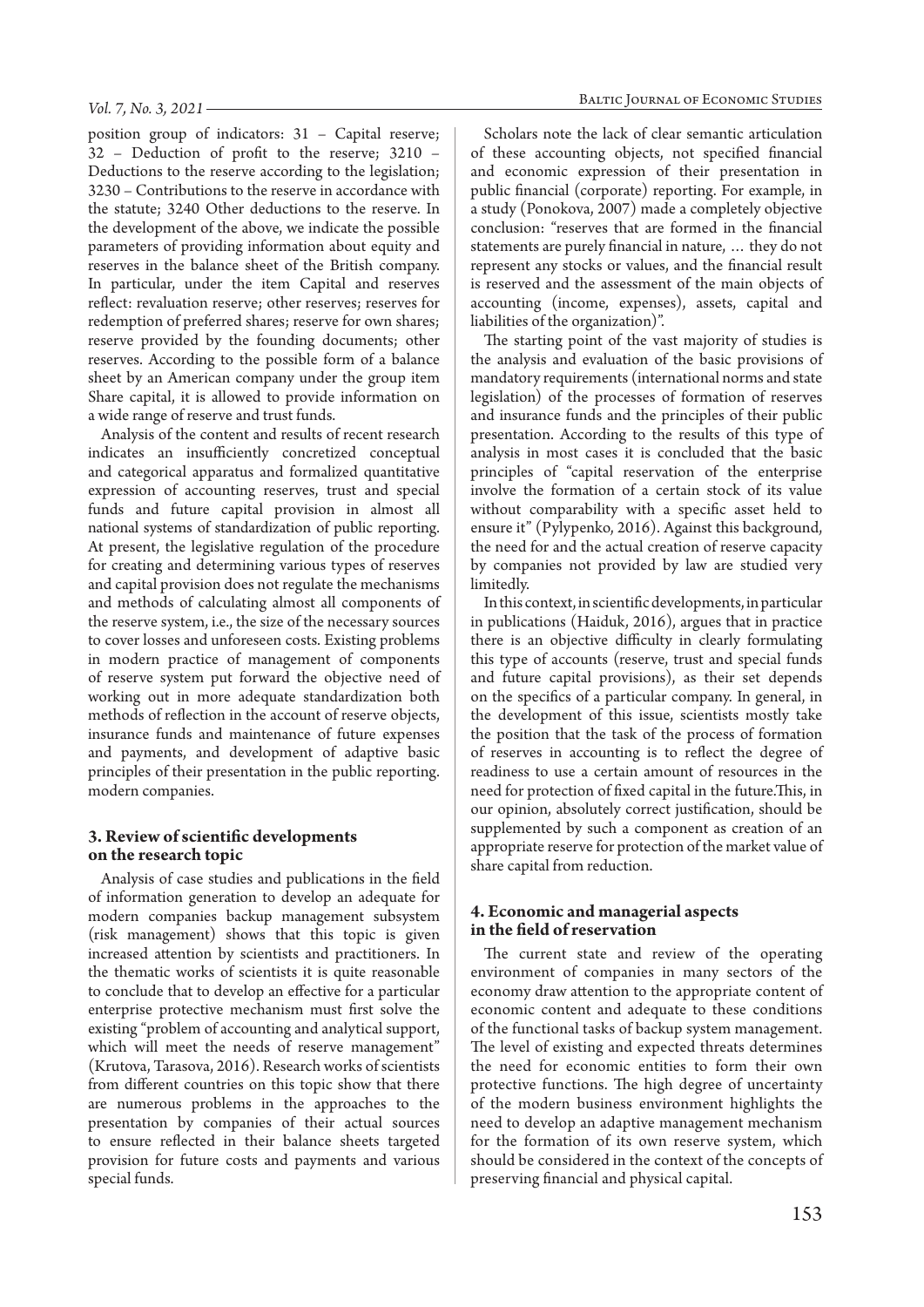In the parameters of financial and economic definitions and most accounting conventions, the content of reserve capital and reserve funds is positioned so that in real practice the reserved amount should cover the loss of capital assets. From the conceptual basis of modern management models – are the means of protective function in the form of various types of capital reserves. Such compensation can be formed from any source, not just from profits or legally permitted operating expenses. For example, the company's reserve capital can be replenished by additional contributions from partners, which are provided in exchange for specific privileges (priority in the payment of dividends, etc.). Components of the backup system (funds) are created for strictly defined purposes. In our opinion, in addition to the well-known ones, reserves for covering (financing) problematic completion of research works, as well as dividend funds in the coming years should be relevant for modern practice, as financial results are expected to decline in many sectors of the economy.

The reserve in the "ideal" sense is considered as a separate part of the economic resources of the enterprise, which is concentrated in reserve (insurance) funds and is intended to cover unforeseen needs or allocate funds to insure fixed capital. In a general sense, the reserve is understood as the source from which the necessary resources are drawn. In the same "ideal sense" it is about filling it with real assets, and not recognized by the existing method of the object of "accounting reserve", which in essence only visually changes the capital structure. Securing future expenses and payments, as an economic category, is considered a target source to guarantee the repayment of a certain type of debt, and financially – legally are liabilities with an indefinite amount or time of repayment on the date of their creation. Together with the signs of security obligations are signs of the internal reserves of the enterprise and until their use carry the productive energy of capital.

In the operational management system, reserves are considered as a categorical concept from the standpoint of the existing reserves of economic resources to ensure the smooth operation of the entity and untapped opportunities to improve efficiency. From this point of view, the company's reserves refer to the reserve stocks of raw materials, free production capacity and specific material elements for the production process, which are involved in the company's economic turnover if necessary. In a more formalized sense, capital reserves are understood as the company's "accumulated" (blocked from distribution) net profit, i.e., the created source of coverage of possible or expected additional costs or losses. From the financial and economic point of view, it is a real stock of economic values or cash created by the enterprise for specific reserve and insurance purposes.

The economic mechanism of controlling the redundancy process is based mainly on the part of the profit that is blocked from distribution and stored for use in the event of certain events. For the tools involved in this mechanism, information on the reserves that are formed in the accounting system and actually constitute a source of potential opportunities for the protection of fixed capital is primarily important. By its purpose, the accounting of reserves provides information to the target subsystem of enterprise management, but its functions should also be considered as an input, transition and output element of the management process. From the point of view of the creation of reserve (insurance) objects and future capital provision, the accounting system is a tool of soft infrastructure in the management of obviously risky operations. At the same time, the tools of this system (methodological and methodological arsenal) include appropriate mechanisms for counteracting risks, making it impossible to withdraw from the enterprise part of the actual functioning capital.

Accurate and complete reflection of the facts of formation by the company of various objects of capital reserves, sources of future expenses and payments and trust funds is the main function of accounting, but it is also reasonable to assume that adequate accounting methodology to reflect such objects allows to improve management efficiency. parameters of the concept of risk management. This applies to such functional management tools as planning, analytical function and budgeting, monitoring and control processes for the targeted use of reserved sources. In general, the functions of the reserve system in financial management include the provision of protection against impending risk. The creation of reserves in the accounting system is compared in order to more realistically reflect the financial result, reducing it in the period when the risk arose, and not when the real losses were incurred.

The economically sound structure of reserves and trust funds of an insurance nature is an important indicator of rationally prudent management of an economic entity and the financial basis for ensuring its stable functioning in crisis conditions. From the point of view of the canonical principles of economic doctrines, insurance of functioning capital increases the investment attractiveness of any subject of a market economy. At the same time, the reservation processes require (in the classical version of economic theories) the withdrawal from the company's turnover of part of the possible reinvestment of profits (additional capital) in the special reserve of the company. In practice, an aggressive provisioning policy is unattractive to owners and shareholders because it blocks their ability to receive dividend income.

In addition, it should be noted that the objects of capital reserves recorded in the financial accounting system and the information used in management processes about them are debatable. It is not only about the reality of the economic matter of these reserve sources, but also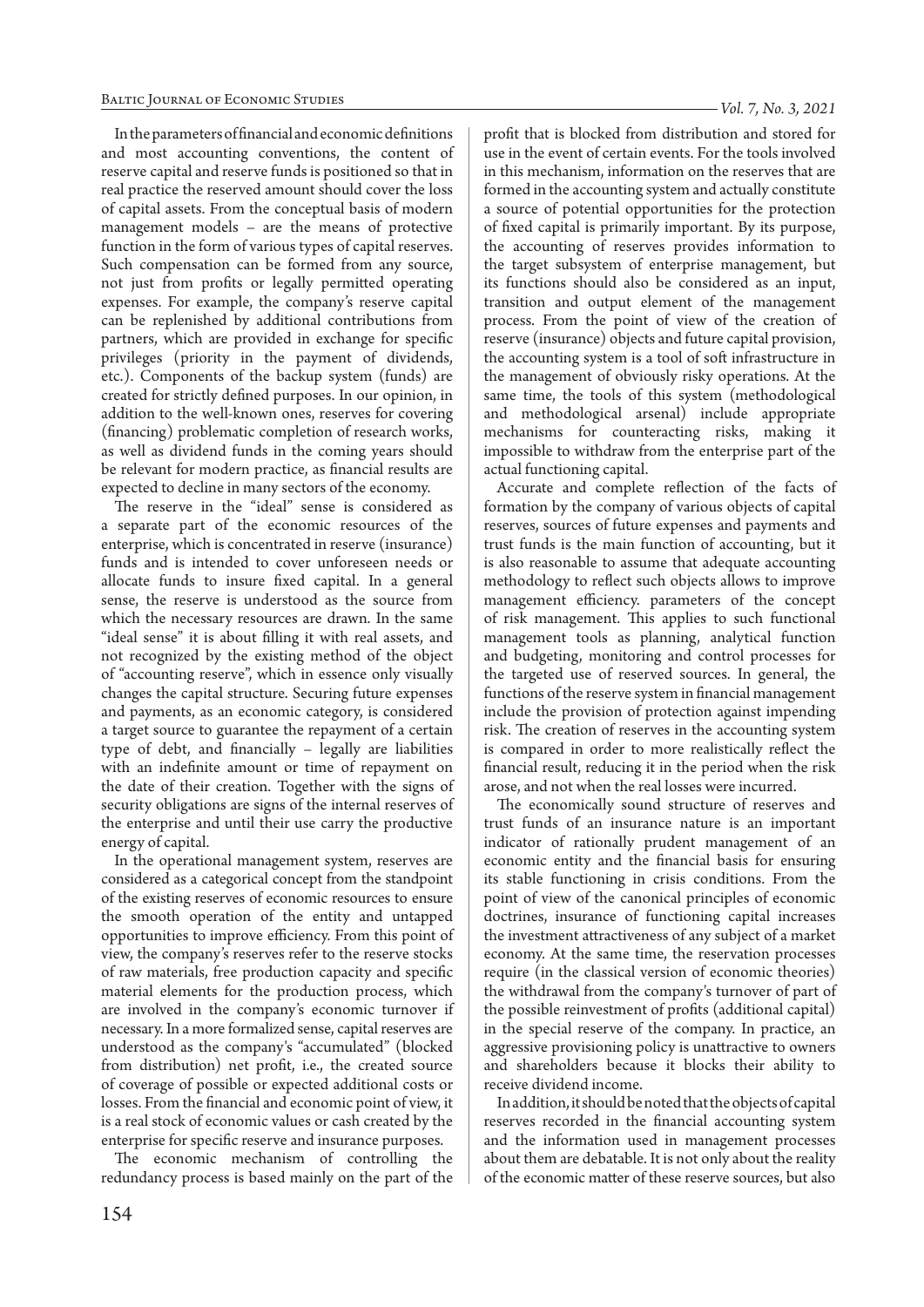#### *Vol. 7, No. 3, 2021*

about the lack of confidence that the negative processes against which the created reserves will occur. That is why the incorrect creation of the reserve distorts the financial result of two periods of creation and write-off. Therefore, in determining the provision by purpose and amount, the entity should clearly consider the criteria of numerical risks and uncertainties, which in no way justifies the creation of excessive reserves or intentional overstatement of liabilities.

The given economic managerial and accounting content for the construction of the reserve system of modern companies allows us to state that its functional role is to ensure stable (sustainable) activity of the company in uncertain conditions of its future operation. The reservation system contains restrictive, protective and guarantee functions, which in their synergistic interaction provide the concept of development implemented by the company.

#### **5. Analytical review of reservation practice**

Market economy entities must (theoretical speculation and declarative principles of socially responsible business) create sources to cover unexpected future costs (losses) in compliance with the "reserve criteria". These, in addition to the traditional and most common components of the provision, should include funds for supplementary pensions, targeted guarantees for the fulfillment of guarantee obligations, fulfillment of obligations under onerous (unprofitable) contracts or insurance funds for fulfillment of obligations in case of termination, etc. Despite a number of objective and subjective factors that constrain the processes of reservation on the subjects of modern market economy, we present the argument formulated in the distant past by a famous scientist (Gerster, 1926): "the greater the amount of reserves compared to the authorized capital, the more stable the financial condition should be considered, and the greater the amount of secured debts relative to unsecured, the lower the potential probability of bankruptcy of the enterprise".

The parameters of the conducted analytical review include arbitrarily selected enterprises of the corporate type (of LLC AMC Capital Group, Ukrgazvydobuvannya JSC, Energoatom NNEGC, Ukrtransgaz JSC, Kyiv Metro ME) that are significant enough for the national economy of Ukraine and well-known companies operating in the international economic space (Volkswagen AG, Nestle Group, Samsung Electronics Co., Roche Holding Ltd, Bayer AG). The presented data on the status and approaches to the provision of companies taken for analytical review do not significantly change the general view of the current common practice of creating capital reserves and ensuring future costs and payments; other selection of objects (socially significant companies) for analytical assessment would not change the general picture in the field of modern practice of management of components of reserve system.

The low level of the following reserve indicators of the surveyed companies has an objective justification. First of all, it should be noted the deterrent effect of tax rules, which in most countries do not recognize the tax costs of creating trust and insurance funds. The created reserve item, taking into account tax restrictions, has a double negative impact on the company's presentation of its performance – it reduces the financial result and, in addition, increases contingent liabilities, which is reflected in the deterioration of profitability and solvency. The formation of reserves is accompanied by a number of subjective choices, including the problem of using an adequate assessment of the degree of risk threat as a tool to determine the need and size of the source of the reserve system.

The processed financial statements of the surveyed companies provide information on open reserves, which are certified in their balance sheets under various items of structuring information on equity. The results of the creation of required and optional (at the initiative of company management) reserves are given in separate articles of the sections "Additional capital" and "Reserve capital". At any of the companies there are also hidden reserves, which are not reflected in the balance sheet, and therefore we did not take them into account. It should be noted that the created reserve capital and other types of reserved sources are a factor in increasing the amount of equity in all surveyed companies. Our analytical assessment leads to the conclusion that the creation of reserves and trust funds for future expenses and payments provided companies with the opportunity to evenly distribute future expenses between reporting periods, i.e., to form more objective information about financial results.

International Financial Reporting Standards provide for the possibility of creating reserves to compensate for the loss of impairment of assets (tangible and intangible economic resources), which is especially relevant for Ukrainian companies. The results of the analysis show that, unlike foreign companies, Ukrainian companies do not practice creating this type of reserve. Undoubtedly, the magnitude of the potential depletion of the productive power of assets can be estimated only hypothetically (the expected period of need and the size of the created target reserves), but we consider it necessary to introduce into Ukrainian practice foreign experience.

The materials of the analytical review show that in both Ukrainian and foreign companies, accounting standardization and practice pay much attention to the depreciation of receivables as a component of the assets of the entity. This is confirmed by the data of the processed reports of both groups of companies. The reserve for doubtful debts becomes especially important in the event of a crisis of non-payment in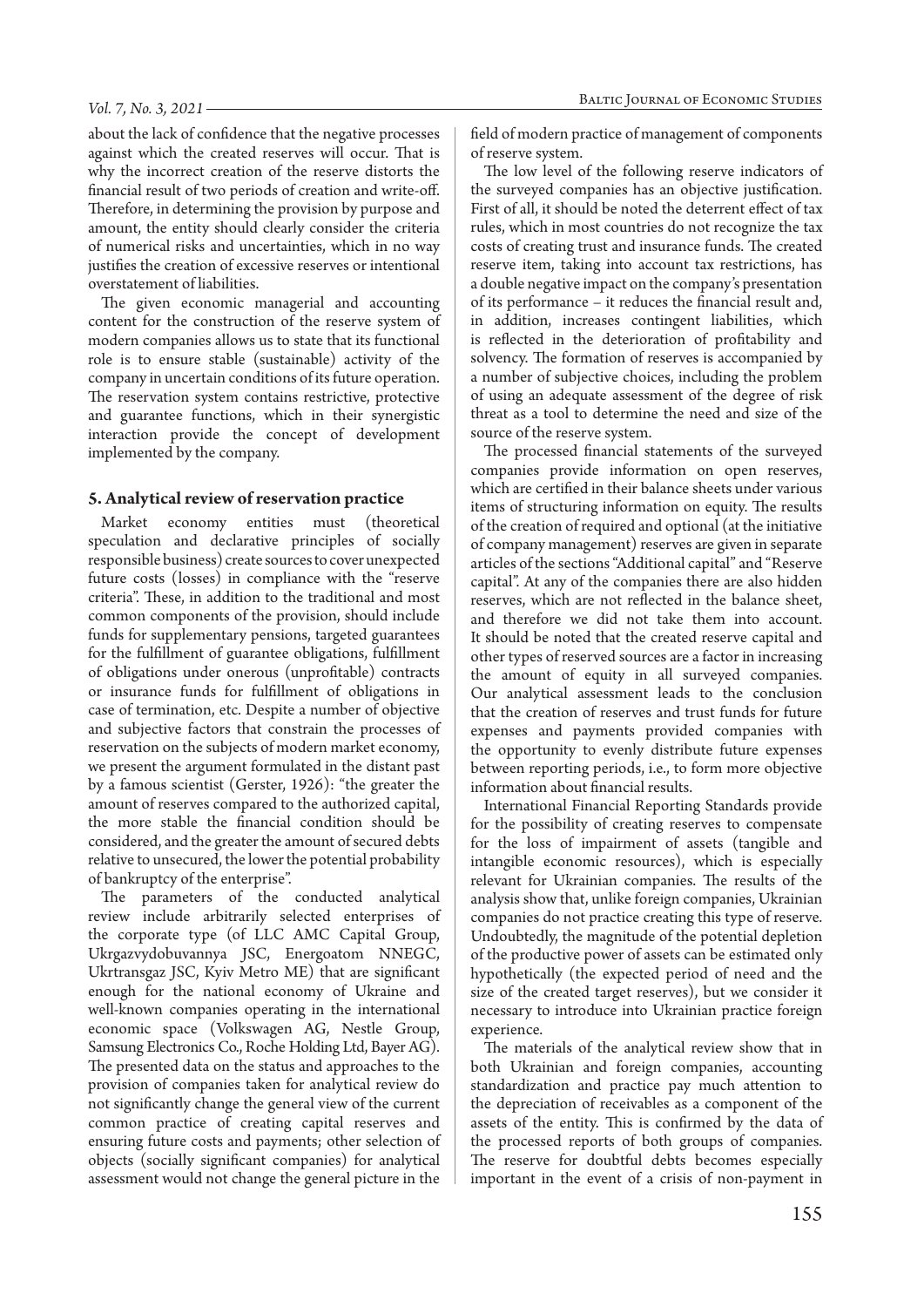the economy, receivables of debtors in liquidation and bankruptcy, which indicates the need to improve existing methods.

In general, it should be noted that the formation of different companies is carried out on the basis of applicable for each country mandatory rules for accounting. The financial statements of different companies reflect different types of reserves (reserve capital, doubtful debt reserve) and legally permissible reserves of an economic nature (potential reserves) and numerous objects of reservation for similar content and purpose. Many of the reserves reported by corporations are formed in accordance with the statutory rules of a particular company or defined by the governing body and the founders of the types of insurance funds for the management of the system of protective functions.

It is worth giving more detailed results of the analytical assessment of general state of capital reserves and target reserve funds and its individual components on the basis of public financial statements of analyzed companies (all indicators are calculated before the global pandemic 2020).

Table 1 provides information on these indicators at Ukrainian enterprises as for 2019.

The data of analyzed Ukrainian companies show the general picture of practice of reserve creation emphasizing the lack of reserve sources formed on the initiative of management. The sample includes joint-stock companies with state ownership ( JSC Ukrgazvydobuvannya, JSC Ukrtransgaz), a state-owned enterprise (SE NEAС Energoatom), a municipal enterprise (Kyiv Metropoliten) and a commercial corporation (Capital Group Asset Management Company).

The data given in the table show that at two enterprises of state – corporate type, and also at municipal enterprise there is no legally regulated reserve capital due to their unprofitable activity. The municipal enterprise by the nature of its activity is socially oriented with the support of its activities with subsidies.

On the comparative example of the private company LLC AMC Capital Group and the profitable publicprivate corporation Ukrgazvydobuvannya JSC it is possible to establish the all-Ukrainian approach to creation of reserves and provisions that are involved in the economic turnover of capital

A private company creates reserve capital and current provisions in the amount of minimum legislation. As for public-private corporations, the creation of reserve capital is also minimized there, but current liabilities are equal to 71.4% of the registered (authorized) capital. The same situation is present at JSC Ukrtransgaz, which is partly related to the formation of sources for payments on preferred shares.

It is important to disclose information (Table 2) on the created reserves of the short-term period (Provisions), long-term reserves (Long-term provisions), deferred reserves (Translation reserve) and other reserves (Other reserves), which are listed in the public reporting of selected global companies. Analytical assessment of provisions is carried out in comparison with total liabilities and equity, the total amount of capital (total equity) and retained earnings.

The above information demonstrates the different structure of reserve sources, their different percentages to the capital invested in the company. This is a natural factor in terms of the different specifics of their activities, compliance with various laws, but it also largely depends on the policy chosen by management in the field of creation of reserves of employed capital. We can note that most companies do not have short-term reserves (Provisions), deferred reserves (Translation reserve) and reserves intended to cover losses of the current period – Other reserves.

The results of the evaluated components of the reserve system of the studied companies demonstrate the idea of the created potential to insure the stability of their activities in the conditions of uncertainty of their future operation.

The strategic development plans of most commercial structures are traditionally dominated by well-known criteria of market growth, but the criteria of reserve provision are insufficiently expressed in them, which, to some extent, distorts the declared prerequisites for the development of companies in many sectors.

Table 1

| Balance sheet items with reserve purpose as a part of ownership and total equity (thousand UAH) $\,$ |  |  |  |
|------------------------------------------------------------------------------------------------------|--|--|--|
|------------------------------------------------------------------------------------------------------|--|--|--|

|                         |                                      |                                                 |                    |                                        | $\blacksquare$                |                             |                                           |            |
|-------------------------|--------------------------------------|-------------------------------------------------|--------------------|----------------------------------------|-------------------------------|-----------------------------|-------------------------------------------|------------|
|                         |                                      | Including                                       |                    |                                        |                               |                             | % of reserves                             |            |
| Company name            | Involved<br>(functioning)<br>capital | Ownership<br>capital<br>(registered<br>capital) | Reserve<br>capital | Current<br>liabilities<br>(provisions) | Target<br>capital<br>reserves | Special<br>reserve<br>funds | and current provisions<br>to the capital: |            |
|                         |                                      |                                                 |                    |                                        |                               |                             | involved                                  | registered |
| LLC AMC Capital Group   | 32 2 5 3                             | 30 000                                          | 107                | 66                                     | X                             | X                           | 0.54                                      | 0.6        |
| Ukrgazvydobuva-nnya JSC | 145 630 950                          | 3854125                                         | 578119             | 2174199                                | Х                             | Χ                           | 1.9                                       | 71.4       |
| Energoatom NNEGC        | 218 867 050                          | 168 875 664                                     |                    | 4 3 9 4 6 4 3                          | Х                             | Χ                           | 2.0                                       | 2.6        |
| Ukrtransgaz JSC         | 190 275 014                          | 6494612                                         |                    | 3 972 777                              | X                             | X                           | 2.1                                       | 61.2       |
| Kyiv Metro ME           | 51 344 183                           | 3 0 1 0 4 3 7                                   |                    | 193426                                 | Χ                             | Χ                           | 0.38                                      | 6.4        |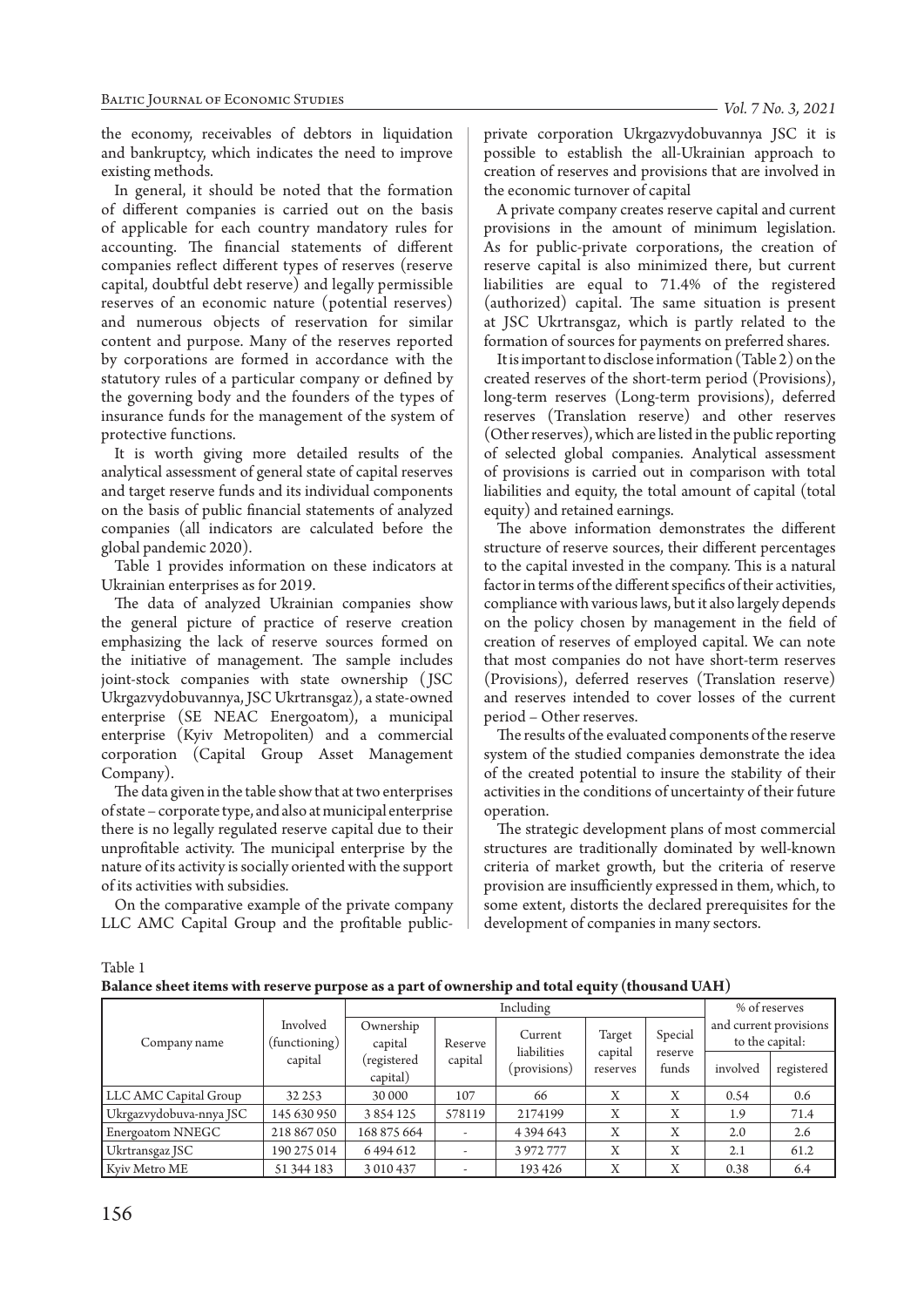#### *Vol. 7 No. 3, 2021*

|         | Indicators of reserves and components of reserve sources in companies for 2020 |  |
|---------|--------------------------------------------------------------------------------|--|
| Table 2 |                                                                                |  |
|         |                                                                                |  |

|                       | Company name |         |               |         |                     |         |               |         |                |         |
|-----------------------|--------------|---------|---------------|---------|---------------------|---------|---------------|---------|----------------|---------|
|                       | Nestle Group |         | Volkswagen AG |         | Samsung Electronics |         | Roche Holding |         | Bayer AG (EUR) |         |
| Indicators, million   | (CNY)        |         | (EUR)         |         | Co., LTD            |         | $LTD$ (CHF)   |         |                |         |
|                       | Absolute     | $%$ of  | Absolute      | $%$ of  | Absolute            | $%$ of  | Absolute      | $%$ of  | Absolute       | $%$ of  |
|                       | amount       | capital | amount        | capital | amount              | capital | amount        | capital | amount         | capital |
| Total liabilities and | 127940       | 100     | 101276        | 100     | 3025110             | 100     | 18440         | 100     | 84586          | 100     |
| equity                |              |         |               |         |                     |         |               |         |                |         |
| Total equity          | 52862        | 41.3    | 46217         | 45.6    | 2255596             | 74.6    | 17517         | 95.0    | 47739          | 56.4    |
| Retained earnings     | 83060        | 64.9    | 100772        | 99.5    | 2184398             | 72.2    | 300           | 1.6     | 26151          | 30.9    |
| Provisions            | 802          | 0.6     | X             | Х       | 3491                | 1.5     | X             | X       | X              | X       |
| Long-term provisions  | 1162         | 0.91    | 14554         | X       | 524                 | 0.17    | 35            | 0.19    | 18261          | 21.6    |
| Translation reserve   | 21526        | 16.8    | X             | X       | X                   | X       | 7.9           | 0.04    | X              | X       |
| Other reserves        | 45           | 0.04    | 3564          | X       | X                   | X       | 13            | 0.07    | X              | X       |

### **6. Conclusions**

The results of the evaluated components of the reserve system of Ukrainian and global companies demonstrate different parametric characteristics. Provisioning information is a necessary condition of financial reporting to disclose the fair property and financial condition and financial results of a modern company. Therefore, the imperative norms of state institutions should regulate significantly higher requirements for the creation of reserve and trust funds of an insurance nature by economic entities of national economies. In the field of international standardization of accounting and financial reporting and national accounting legislation, the issue of developing an adequate conceptual framework for the presentation of information on reserved sources for insurance of capital invested in the company remains relevant.

In the parameters of the actual global and national socio-economic environment and its projection in the foreseeable future, there are numerous risks of companies losing part of the capital operating in their turnover. The creation by companies of their own reliable backup system is one of the means of maintaining their stable operation, management tools to mitigate the expected systemic multifactorial crisis factors. The acquisition of increasing social significance by many companies (corporations) objectively presupposes the consideration of components of a socio-economic nature in their reserve system, in particular, target reserves for the protection of pension funds. We propose to supplement the existing methods of assessing the effectiveness of socially significant companies (increasing the cost of capital, capturing the market, maximizing profits, etc.) with indicators of the degree of insurance of own reserves of capital invested in the company. We believe that such an adjustment criterion will provide a higher level of assessment of the potential financial and economic stability of the company, its disposition in the context of concepts of sustainable development.

## **References:**

Evstafeva, E. (2011). Zarubezhnaya praktika formirovaniya uchetno-analiticheskogo obespecheniya upravleniya sobstvennym kapitalom kommercheskikh organizatsiy [Foreign practice of formation of accounting and analytical support of equity management of commercial organizations]. *Mezhdunarodnyy bukhgalterskiy uchet,* vol. 38 (188), pp. 57–68. (in Russian)

Mekh, Ya. V., & Havryshkiv, I. R. (2004). Monitorynh v systemi vyiavlennia i vykorystannia vnutrishnikh rezerviv [Monitoring in the system of detection and use of internal reserves]. *Naukovi zapysky,* vol. 13, part 2, pp. 19–21. (in Ukrainian)

Mathews, M. R., & Perera, M. Kh. B. (1996). Accounting Theory and Development. Thomson Publishing Company, pp. 103–156.

Hendriksen, E. S., & Van Breda, M. F. (1991). Accounting Theory. Richard d Irwin; Subsequent edition.

Ponokova, D. I. (2007). Bukhgalters'kiy uchet rezervov i regulyativov [Accounting reserves and regulators] (PhD Thesis) Krasnodar: Kubanskiy gosudarstvennyy universitet. (in Russian)

Pylypenko, L. M. (2016). Rozvytok kontseptsii pobudovy systemy publichnoi zvitnosti korporatsii v umovakh postindustrialnoi ekonomiky [Development of concepts for building a system of public reporting of corporations in a post-industrial economy]. Lviv: Vydavnytstvo Lvivskoi politekhniky. (in Ukrainian)

Krutova, A. S., & Tarasova, T. O. (2016). Oblikovo-analitychne zabezpechennia upravlinnia rezervamy yak dzherelamy pokryttia ryzykiv [Accounting-analytical provision of management of reserves as a source coverage of risk]. *Ekonomichnyi prostir,* vol. 115, pp. 212–224. (in Ukrainian)